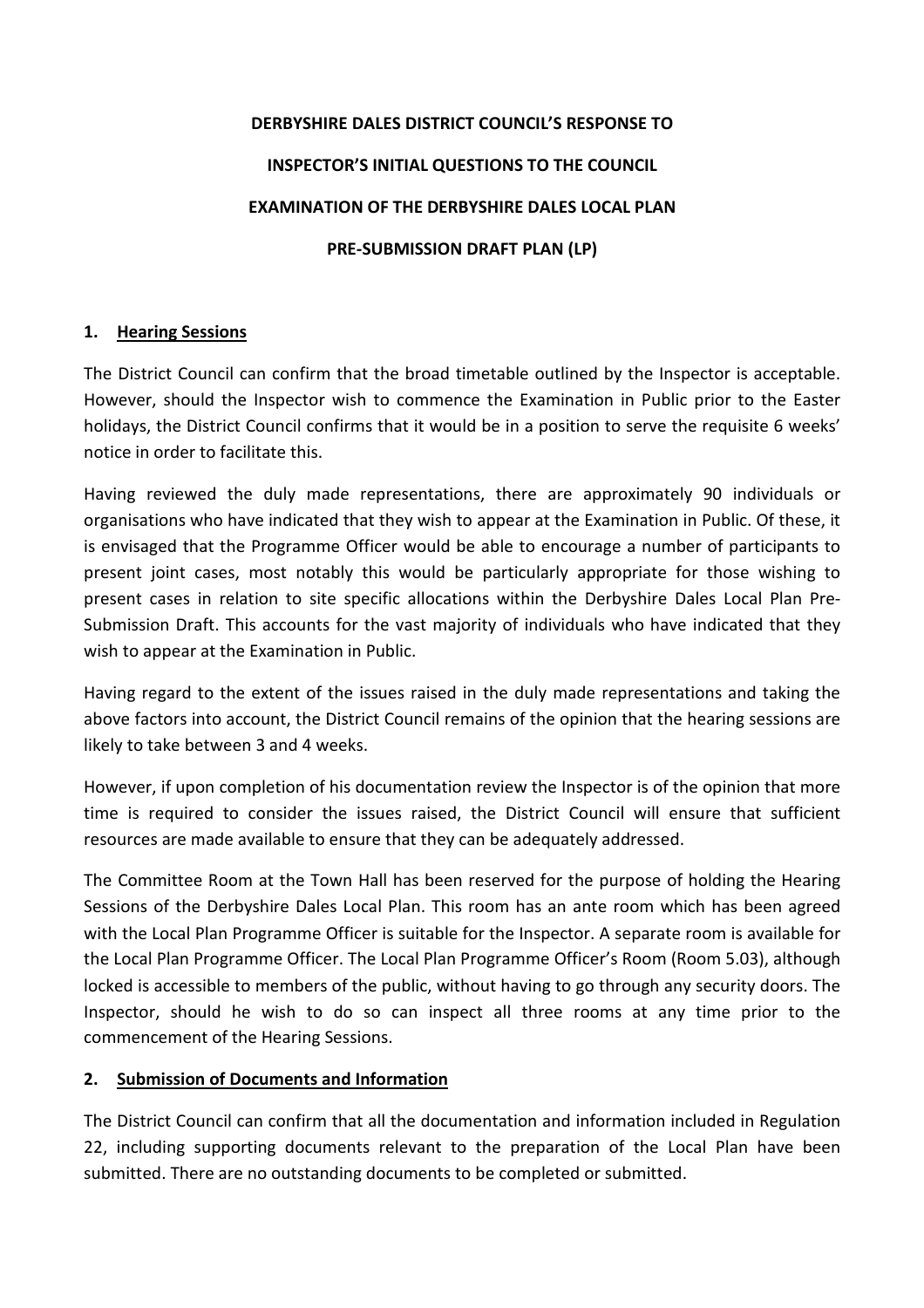## 3. Representations

Table 1 of the Consultation Statement (SD10) indicates that 670 of the representations consider the plan to be legally compliant, whilst 128 do not consider the plan to be legally complaint. It also states that 188 of the representations consider the plan to be sound whilst 610 do not consider the plan to be sound.

Table 2 seeks to indicate the extent of the combined responses where representations have indicated that the plan is either legally compliant or not.

The commentary between Table 1 and Table 2 sought to highlight the extent of the different combinations for all of the duly made representations received during the consultation period. To clarify the situation further with regards to the combined responses, the following table has been produced. If the Inspector wishes this table could replace Table 2 in the Regulation 22 Statement.

|                         | Soundness – Yes | Soundness - No | Total |
|-------------------------|-----------------|----------------|-------|
| Legally Compliant - Yes | 187 (23%)       | 483 (60%)      | 670   |
| Legally Compliant - No  | $1(0.1\%)$      | 127 (15.9%)    | 128   |
| Total                   | 188             | 610            | 798   |

The above table demonstrates that 610 responses in total indicated that they considered the plan was unsound, of which 127 also considered the plan not to be legally compliant, whilst 483 considered the plan was legally compliant.

Similarly of the 188 responses that found the plan to be sound 187 found the plan to also be legally complaint and only 1 found the plan was not legally compliant.

As the Inspector will be aware from the submitted documents, at the Derbyshire Dales Local Plan Draft Plan stage the District Council received about 2,600 representations from about 800 individuals and organisations. At this time it was considered appropriate to report to Members of the Local Plan Advisory Committee on  $22^{nd}$  June 2016 a very detailed summary of the representations received. This detailed summary of the representations was included as an Appendix to the report to the Local Plan Advisory Committee (SD10 – Appendix 2 and CR06) – with the main body of the report summarising further the key issues that had been raised.

At the Derbyshire Dales Local Plan Pre-Submission Draft only 799 duly made representations were received. Notwithstanding the reduced number of representations received compared to the Draft Plan stage, given the statutory nature of the consultation it was considered appropriate that Members were given the opportunity to consider in full, the details of each representation received alongside a relevant Officer recommendation.

Given this detailed approach the length of the document does however exceed 1000 pages. Whilst the District Council has not sought to prepare a summary of these duly made representations, should the Inspector wish, the District Council will prepare such a document.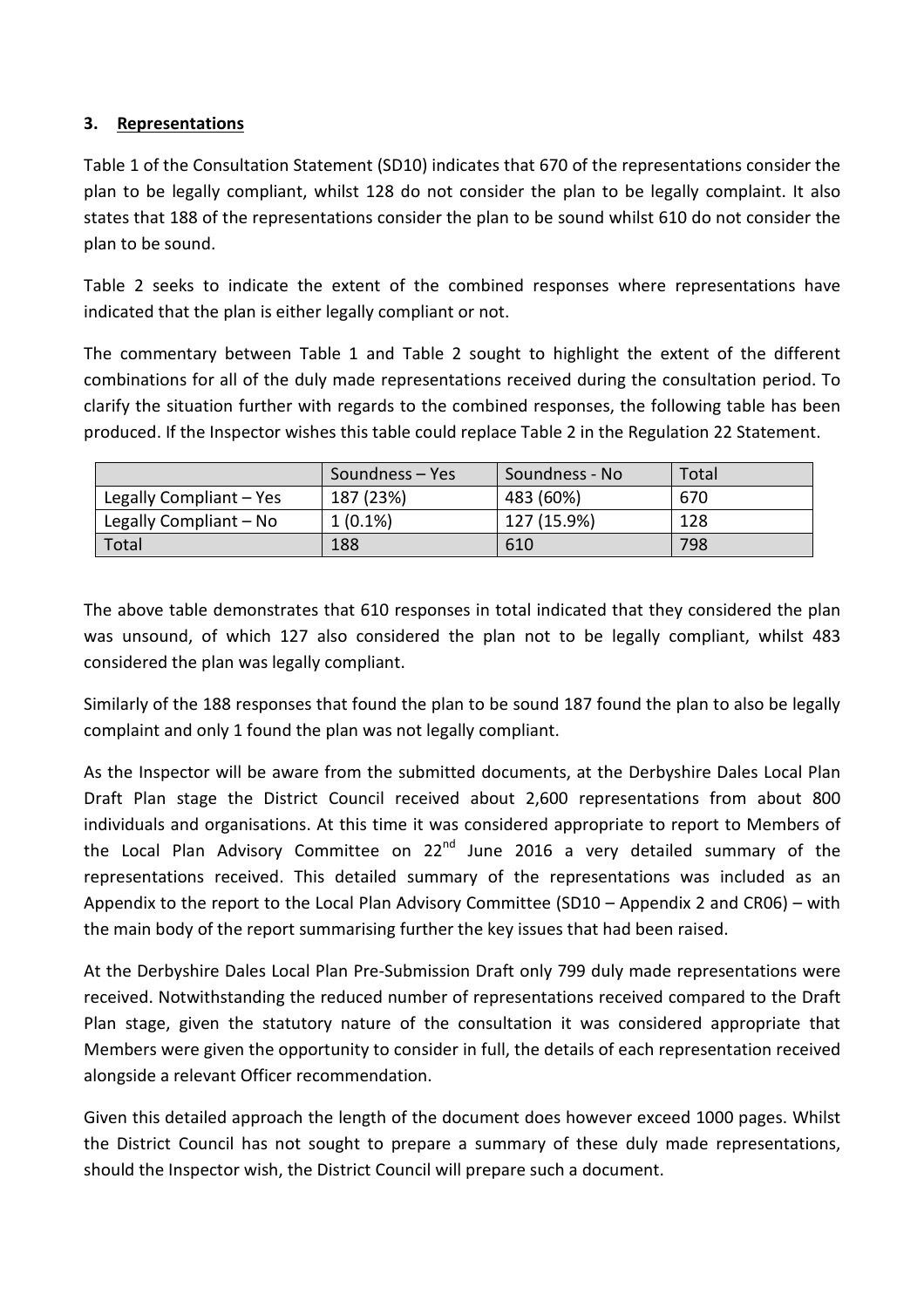The District Council can confirm that the 'Detailed Assessment of Duly Made Representations' which forms part of the Committee Report (CR01) has been added alongside the 'Detailed Summary of Representations' on the Council's website.

A full set of original representations ordered by Representor number is also available for public inspection at the Town Hall, Matlock in the Representor Order.

# 4. Council Responses to Representations

The District Council considers that the Schedule of Minor Modifications (SD03) addresses those aspects of the Derbyshire Dales Local Plan which it considered were appropriate for modification taking account of the extent of the duly made representations.

The District Council is not currently engaged in any discussions which may lead to the publication of further Minor Modifications. All remaining areas of dispute require consideration through the Examination process.

## 5. The Submitted Local Plan

The District Council can confirm that the plan to be examined comprises solely the document entitled the 'Derbyshire Dales Local Plan Pre-Submission Draft Plan August 2016'.

The District Council can confirm that it would wish the Inspector to recommend any Main Modifications (MM) that he considers are necessary to resolve any issues of legal compliance or 'unsoundness'.

## 6. Soundness

The District Council is content that the submitted Plan is both legally compliant and sound.

## 7. Website and Library

The documents referred to in the Submission Letter were:

- CD14 Derbyshire Dales Local Plan Equalities Impact Assessment
- CR01 Council  $8^{th}$  December 2016 Minutes

Both of these were forwarded to the Planning Inspectorate on 22<sup>nd</sup> December 2016, and are now uploaded on to the District Council's website. All the relevant documents are now included within the Examination Library and have been published on the District Council's website.

## 8. Hearings

The District Council does not intend to have legal representation at the Hearing Sessions. It will however be represented in some of the hearing sessions by consultants who have undertaken work on its behalf.